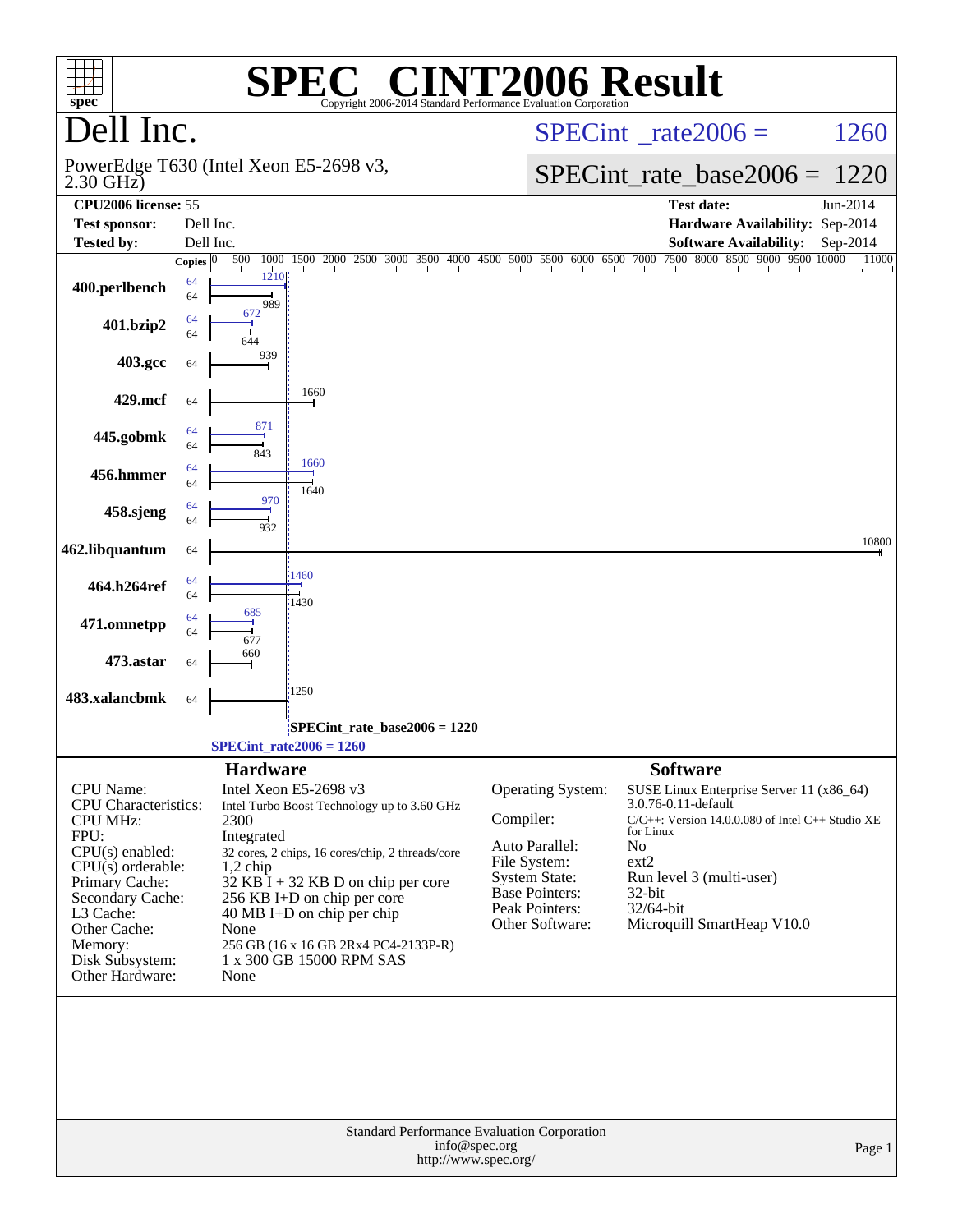

# **[SPEC CINT2006 Result](http://www.spec.org/auto/cpu2006/Docs/result-fields.html#SPECCINT2006Result)**

# Dell Inc.

2.30 GHz) PowerEdge T630 (Intel Xeon E5-2698 v3, SPECint rate  $2006 = 1260$ 

## [SPECint\\_rate\\_base2006 =](http://www.spec.org/auto/cpu2006/Docs/result-fields.html#SPECintratebase2006) 1220

**[CPU2006 license:](http://www.spec.org/auto/cpu2006/Docs/result-fields.html#CPU2006license)** 55 **[Test date:](http://www.spec.org/auto/cpu2006/Docs/result-fields.html#Testdate)** Jun-2014 **[Test sponsor:](http://www.spec.org/auto/cpu2006/Docs/result-fields.html#Testsponsor)** Dell Inc. **[Hardware Availability:](http://www.spec.org/auto/cpu2006/Docs/result-fields.html#HardwareAvailability)** Sep-2014 **[Tested by:](http://www.spec.org/auto/cpu2006/Docs/result-fields.html#Testedby)** Dell Inc. **[Software Availability:](http://www.spec.org/auto/cpu2006/Docs/result-fields.html#SoftwareAvailability)** Sep-2014

#### **[Results Table](http://www.spec.org/auto/cpu2006/Docs/result-fields.html#ResultsTable)**

|                                                                                                          | <b>Base</b>   |                |              |                |       |                |       | <b>Peak</b>   |                |              |                |              |                |              |
|----------------------------------------------------------------------------------------------------------|---------------|----------------|--------------|----------------|-------|----------------|-------|---------------|----------------|--------------|----------------|--------------|----------------|--------------|
| <b>Benchmark</b>                                                                                         | <b>Copies</b> | <b>Seconds</b> | <b>Ratio</b> | <b>Seconds</b> | Ratio | <b>Seconds</b> | Ratio | <b>Copies</b> | <b>Seconds</b> | <b>Ratio</b> | <b>Seconds</b> | <b>Ratio</b> | <b>Seconds</b> | <b>Ratio</b> |
| 400.perlbench                                                                                            | 64            | 630            | 992          | 635            | 985I  | 632            | 989   | 64            | 519            | 1210         | 519            | <b>1210</b>  | 521            | 1200         |
| 401.bzip2                                                                                                | 64            | 958            | 645          | 959            | 644   | 961            | 643   | 64            | 920            | 671          | 918            | 673          | 920            | 672          |
| $403.\mathrm{gcc}$                                                                                       | 64            | 550            | 936          | 547            | 942   | 549            | 939   | 64            | 550            | 936          | 547            | 942          | 549            | 939          |
| $429$ .mcf                                                                                               | 64            | 349            | 1670         | 352            | 1660  | 351            | 1660  | 64            | 349            | 1670         | 352            | 1660         | 351            | 1660         |
| $445$ .gobmk                                                                                             | 64            | 799            | 840          | 796            | 843   | 795            | 845   | 64            | 770            | 871          | 767            | 876          | 772            | 870          |
| 456.hmmer                                                                                                | 64            | 363            | 1650         | 363            | 1640  | 363            | 1640  | 64            | 361            | 1660         | 361            | 1660         | 360            | 1660         |
| $458$ .sjeng                                                                                             | 64            | 833            | 930          | 829            | 934   | 831            | 932   | 64            | 798            | 970          | 795            | 975          | 798            | 970          |
| 462.libquantum                                                                                           | 64            | 123            | 10800        | 123            | 10800 | 123            | 10800 | 64            | 123            | 10800        | 123            | 10800        | 123            | 10800        |
| 464.h264ref                                                                                              | 64            | 991            | 1430         | 987            | 1440  | 991            | 1430  | 64            | 969            | 1460         | 967            | 1460         | 961            | 1470         |
| 471.omnetpp                                                                                              | 64            | 591            | 677          | 595            | 672   | 590            | 677   | 64            | 584            | 685          | 585            | 684          | 579            | 691          |
| $473$ . astar                                                                                            | 64            | 681            | 660          | 681            | 660   | 676            | 665I  | 64            | 681            | 660          | 681            | 660          | 676            | 665          |
| 483.xalancbmk                                                                                            | 64            | 353            | 1250         | 353            | 1250  | 354            | 1250  | 64            | 353            | 1250         | 353            | 1250         | 354            | 1250         |
| Results appear in the order in which they were run. Bold underlined text indicates a median measurement. |               |                |              |                |       |                |       |               |                |              |                |              |                |              |

#### **[Submit Notes](http://www.spec.org/auto/cpu2006/Docs/result-fields.html#SubmitNotes)**

 The numactl mechanism was used to bind copies to processors. The config file option 'submit' was used to generate numactl commands to bind each copy to a specific processor. For details, please see the config file.

#### **[Operating System Notes](http://www.spec.org/auto/cpu2006/Docs/result-fields.html#OperatingSystemNotes)**

Stack size set to unlimited using "ulimit -s unlimited"

#### **[Platform Notes](http://www.spec.org/auto/cpu2006/Docs/result-fields.html#PlatformNotes)**

 BIOS settings: Snoop Mode set to Cluster on Die Virtualization Technology disabled Execute Disable disabled System Profile set to Performance Sysinfo program /root/cpu2006-1.2/config/sysinfo.rev6818 \$Rev: 6818 \$ \$Date:: 2012-07-17 #\$ e86d102572650a6e4d596a3cee98f191 running on linux Fri Jun 20 10:25:33 2014

 This section contains SUT (System Under Test) info as seen by some common utilities. To remove or add to this section, see: <http://www.spec.org/cpu2006/Docs/config.html#sysinfo>

 From /proc/cpuinfo model name : Intel(R) Xeon(R) CPU E5-2698 v3 @ 2.30GHz 2 "physical id"s (chips) 64 "processors" Continued on next page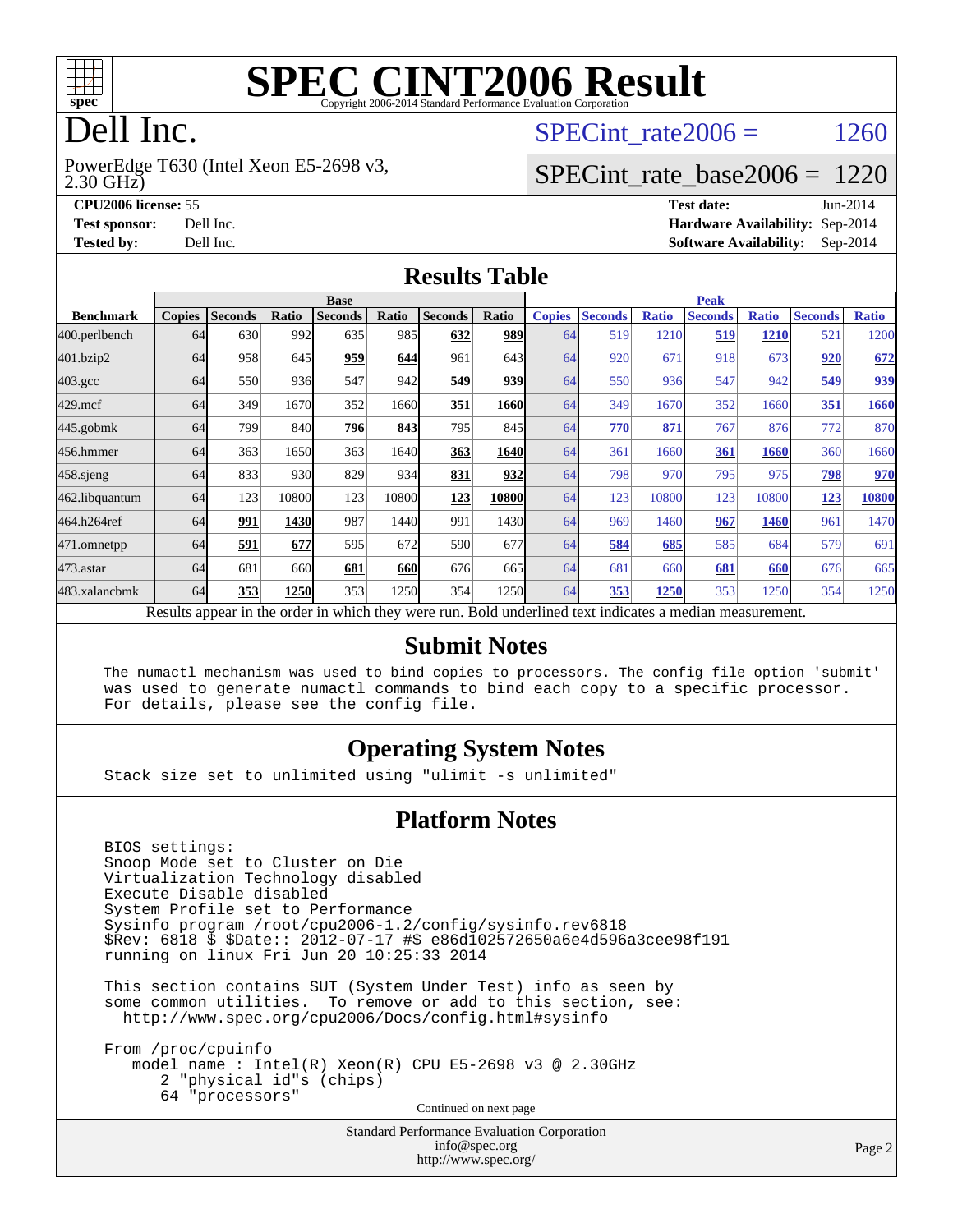

#### **[SPEC CINT2006 Result](http://www.spec.org/auto/cpu2006/Docs/result-fields.html#SPECCINT2006Result)** Copyright 2006-2014 Standard Performance Evaluation Corporation

# Dell Inc.

2.30 GHz) PowerEdge T630 (Intel Xeon E5-2698 v3, SPECint rate  $2006 = 1260$ 

[SPECint\\_rate\\_base2006 =](http://www.spec.org/auto/cpu2006/Docs/result-fields.html#SPECintratebase2006) 1220

**[CPU2006 license:](http://www.spec.org/auto/cpu2006/Docs/result-fields.html#CPU2006license)** 55 **[Test date:](http://www.spec.org/auto/cpu2006/Docs/result-fields.html#Testdate)** Jun-2014 **[Test sponsor:](http://www.spec.org/auto/cpu2006/Docs/result-fields.html#Testsponsor)** Dell Inc. **[Hardware Availability:](http://www.spec.org/auto/cpu2006/Docs/result-fields.html#HardwareAvailability)** Sep-2014 **[Tested by:](http://www.spec.org/auto/cpu2006/Docs/result-fields.html#Testedby)** Dell Inc. **[Software Availability:](http://www.spec.org/auto/cpu2006/Docs/result-fields.html#SoftwareAvailability)** Sep-2014

#### **[Platform Notes \(Continued\)](http://www.spec.org/auto/cpu2006/Docs/result-fields.html#PlatformNotes)**

 cores, siblings (Caution: counting these is hw and system dependent. The following excerpts from /proc/cpuinfo might not be reliable. Use with caution.) cpu cores : 16 siblings : 32 physical 0: cores 0 1 2 3 4 5 6 7 8 9 10 11 12 13 14 15 physical 1: cores 0 1 2 3 4 5 6 7 8 9 10 11 12 13 14 15 cache size : 20480 KB From /proc/meminfo<br>MemTotal: 264571620 kB HugePages\_Total: 0 Hugepagesize: 2048 kB /usr/bin/lsb\_release -d SUSE Linux Enterprise Server 11 (x86\_64) From /etc/\*release\* /etc/\*version\* SuSE-release: SUSE Linux Enterprise Server 11 (x86\_64) VERSION = 11 PATCHLEVEL = 3 uname -a: Linux linux 3.0.76-0.11-default #1 SMP Fri Jun 14 08:21:43 UTC 2013 (ccab990) x86\_64 x86\_64 x86\_64 GNU/Linux run-level 3 Jun 20 10:23 last=S SPEC is set to: /root/cpu2006-1.2 Filesystem Type Size Used Avail Use% Mounted on /dev/sda2 ext2 222G 9.9G 211G 5% / Additional information from dmidecode: BIOS Dell Inc. 0.3.24 06/16/2014 Memory: 8x 002C00B3002C 36ASF2G72PZ-2G1A1 16 GB 2133 MHz 4x 00AD00B300AD HMA42GR7MFR4N-TFTD 16 GB 2133 MHz 4x 00CE00B300CE M393A2G40DB0-CPB 16 GB 2133 MHz 8x Not Specified Not Specified (End of data from sysinfo program)

#### **[General Notes](http://www.spec.org/auto/cpu2006/Docs/result-fields.html#GeneralNotes)**

Environment variables set by runspec before the start of the run: LD\_LIBRARY\_PATH = "/root/cpu2006-1.2/libs/32:/root/cpu2006-1.2/libs/64:/root/cpu2006-1.2/sh"

 Binaries compiled on a system with 1x Core i7-860 CPU + 8GB memory using RedHat EL 6.4 Transparent Huge Pages enabled with: Continued on next page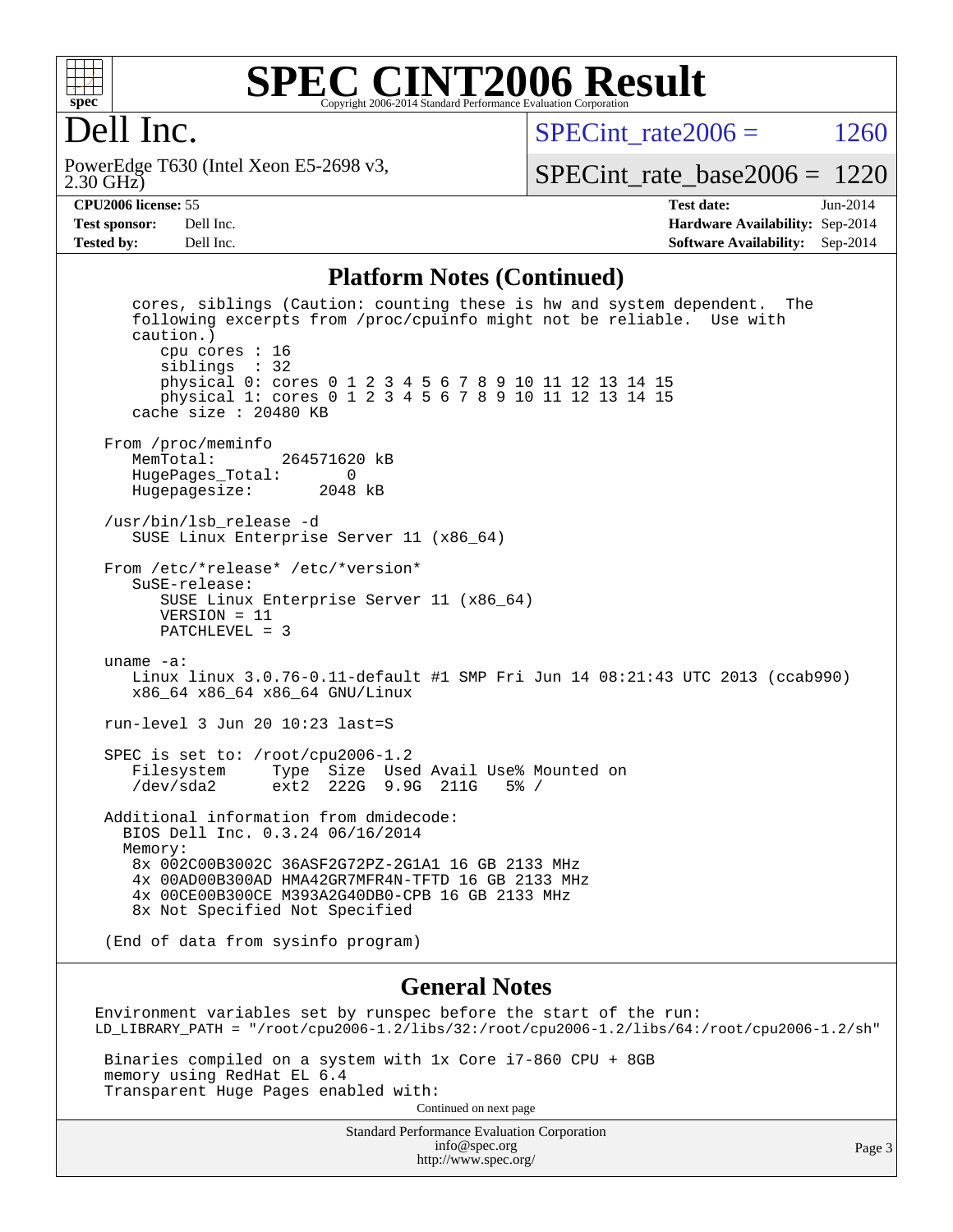

# **[SPEC CINT2006 Result](http://www.spec.org/auto/cpu2006/Docs/result-fields.html#SPECCINT2006Result)**

# Dell Inc.

SPECint rate  $2006 = 1260$ 

2.30 GHz) PowerEdge T630 (Intel Xeon E5-2698 v3,

[SPECint\\_rate\\_base2006 =](http://www.spec.org/auto/cpu2006/Docs/result-fields.html#SPECintratebase2006) 1220

**[CPU2006 license:](http://www.spec.org/auto/cpu2006/Docs/result-fields.html#CPU2006license)** 55 **[Test date:](http://www.spec.org/auto/cpu2006/Docs/result-fields.html#Testdate)** Jun-2014 **[Test sponsor:](http://www.spec.org/auto/cpu2006/Docs/result-fields.html#Testsponsor)** Dell Inc. **[Hardware Availability:](http://www.spec.org/auto/cpu2006/Docs/result-fields.html#HardwareAvailability)** Sep-2014 **[Tested by:](http://www.spec.org/auto/cpu2006/Docs/result-fields.html#Testedby)** Dell Inc. **[Software Availability:](http://www.spec.org/auto/cpu2006/Docs/result-fields.html#SoftwareAvailability)** Sep-2014

#### **[General Notes \(Continued\)](http://www.spec.org/auto/cpu2006/Docs/result-fields.html#GeneralNotes)**

 echo always > /sys/kernel/mm/transparent\_hugepage/enabled Filesystem page cache cleared with: echo 1> /proc/sys/vm/drop\_caches runspec command invoked through numactl i.e.: numactl --interleave=all runspec <etc>

**[Base Compiler Invocation](http://www.spec.org/auto/cpu2006/Docs/result-fields.html#BaseCompilerInvocation)**

[C benchmarks](http://www.spec.org/auto/cpu2006/Docs/result-fields.html#Cbenchmarks): [icc -m32](http://www.spec.org/cpu2006/results/res2014q3/cpu2006-20140909-31391.flags.html#user_CCbase_intel_icc_5ff4a39e364c98233615fdd38438c6f2)

[C++ benchmarks:](http://www.spec.org/auto/cpu2006/Docs/result-fields.html#CXXbenchmarks) [icpc -m32](http://www.spec.org/cpu2006/results/res2014q3/cpu2006-20140909-31391.flags.html#user_CXXbase_intel_icpc_4e5a5ef1a53fd332b3c49e69c3330699)

#### **[Base Portability Flags](http://www.spec.org/auto/cpu2006/Docs/result-fields.html#BasePortabilityFlags)**

 400.perlbench: [-DSPEC\\_CPU\\_LINUX\\_IA32](http://www.spec.org/cpu2006/results/res2014q3/cpu2006-20140909-31391.flags.html#b400.perlbench_baseCPORTABILITY_DSPEC_CPU_LINUX_IA32) 462.libquantum: [-DSPEC\\_CPU\\_LINUX](http://www.spec.org/cpu2006/results/res2014q3/cpu2006-20140909-31391.flags.html#b462.libquantum_baseCPORTABILITY_DSPEC_CPU_LINUX) 483.xalancbmk: [-DSPEC\\_CPU\\_LINUX](http://www.spec.org/cpu2006/results/res2014q3/cpu2006-20140909-31391.flags.html#b483.xalancbmk_baseCXXPORTABILITY_DSPEC_CPU_LINUX)

## **[Base Optimization Flags](http://www.spec.org/auto/cpu2006/Docs/result-fields.html#BaseOptimizationFlags)**

[C benchmarks](http://www.spec.org/auto/cpu2006/Docs/result-fields.html#Cbenchmarks):

[-xCORE-AVX2](http://www.spec.org/cpu2006/results/res2014q3/cpu2006-20140909-31391.flags.html#user_CCbase_f-xAVX2_5f5fc0cbe2c9f62c816d3e45806c70d7) [-ipo](http://www.spec.org/cpu2006/results/res2014q3/cpu2006-20140909-31391.flags.html#user_CCbase_f-ipo) [-O3](http://www.spec.org/cpu2006/results/res2014q3/cpu2006-20140909-31391.flags.html#user_CCbase_f-O3) [-no-prec-div](http://www.spec.org/cpu2006/results/res2014q3/cpu2006-20140909-31391.flags.html#user_CCbase_f-no-prec-div) [-opt-prefetch](http://www.spec.org/cpu2006/results/res2014q3/cpu2006-20140909-31391.flags.html#user_CCbase_f-opt-prefetch) [-opt-mem-layout-trans=3](http://www.spec.org/cpu2006/results/res2014q3/cpu2006-20140909-31391.flags.html#user_CCbase_f-opt-mem-layout-trans_a7b82ad4bd7abf52556d4961a2ae94d5)

[C++ benchmarks:](http://www.spec.org/auto/cpu2006/Docs/result-fields.html#CXXbenchmarks)

[-xCORE-AVX2](http://www.spec.org/cpu2006/results/res2014q3/cpu2006-20140909-31391.flags.html#user_CXXbase_f-xAVX2_5f5fc0cbe2c9f62c816d3e45806c70d7) [-ipo](http://www.spec.org/cpu2006/results/res2014q3/cpu2006-20140909-31391.flags.html#user_CXXbase_f-ipo) [-O3](http://www.spec.org/cpu2006/results/res2014q3/cpu2006-20140909-31391.flags.html#user_CXXbase_f-O3) [-no-prec-div](http://www.spec.org/cpu2006/results/res2014q3/cpu2006-20140909-31391.flags.html#user_CXXbase_f-no-prec-div) [-opt-prefetch](http://www.spec.org/cpu2006/results/res2014q3/cpu2006-20140909-31391.flags.html#user_CXXbase_f-opt-prefetch) [-opt-mem-layout-trans=3](http://www.spec.org/cpu2006/results/res2014q3/cpu2006-20140909-31391.flags.html#user_CXXbase_f-opt-mem-layout-trans_a7b82ad4bd7abf52556d4961a2ae94d5) [-Wl,-z,muldefs](http://www.spec.org/cpu2006/results/res2014q3/cpu2006-20140909-31391.flags.html#user_CXXbase_link_force_multiple1_74079c344b956b9658436fd1b6dd3a8a) [-L/sh -lsmartheap](http://www.spec.org/cpu2006/results/res2014q3/cpu2006-20140909-31391.flags.html#user_CXXbase_SmartHeap_32f6c82aa1ed9c52345d30cf6e4a0499)

#### **[Base Other Flags](http://www.spec.org/auto/cpu2006/Docs/result-fields.html#BaseOtherFlags)**

[C benchmarks](http://www.spec.org/auto/cpu2006/Docs/result-fields.html#Cbenchmarks):

403.gcc: [-Dalloca=\\_alloca](http://www.spec.org/cpu2006/results/res2014q3/cpu2006-20140909-31391.flags.html#b403.gcc_baseEXTRA_CFLAGS_Dalloca_be3056838c12de2578596ca5467af7f3)

## **[Peak Compiler Invocation](http://www.spec.org/auto/cpu2006/Docs/result-fields.html#PeakCompilerInvocation)**

[C benchmarks \(except as noted below\)](http://www.spec.org/auto/cpu2006/Docs/result-fields.html#Cbenchmarksexceptasnotedbelow): [icc -m32](http://www.spec.org/cpu2006/results/res2014q3/cpu2006-20140909-31391.flags.html#user_CCpeak_intel_icc_5ff4a39e364c98233615fdd38438c6f2)

Continued on next page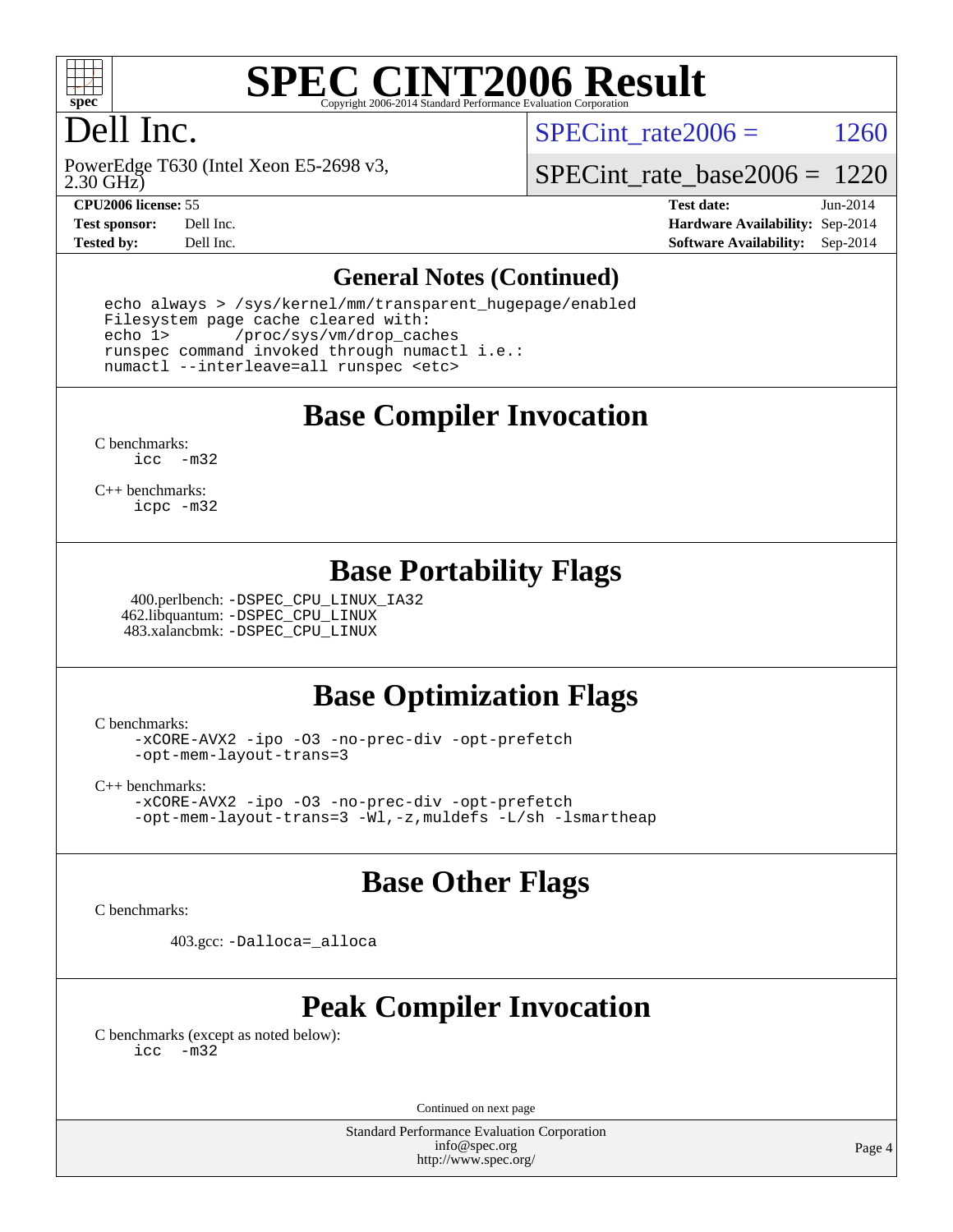

#### **[SPEC CINT2006 Result](http://www.spec.org/auto/cpu2006/Docs/result-fields.html#SPECCINT2006Result)** Copyright 2006-2014 Standard Performance Evaluation C

# Dell Inc.

2.30 GHz) PowerEdge T630 (Intel Xeon E5-2698 v3, SPECint rate  $2006 = 1260$ 

[SPECint\\_rate\\_base2006 =](http://www.spec.org/auto/cpu2006/Docs/result-fields.html#SPECintratebase2006) 1220

**[CPU2006 license:](http://www.spec.org/auto/cpu2006/Docs/result-fields.html#CPU2006license)** 55 **[Test date:](http://www.spec.org/auto/cpu2006/Docs/result-fields.html#Testdate)** Jun-2014 **[Test sponsor:](http://www.spec.org/auto/cpu2006/Docs/result-fields.html#Testsponsor)** Dell Inc. **[Hardware Availability:](http://www.spec.org/auto/cpu2006/Docs/result-fields.html#HardwareAvailability)** Sep-2014 **[Tested by:](http://www.spec.org/auto/cpu2006/Docs/result-fields.html#Testedby)** Dell Inc. **[Software Availability:](http://www.spec.org/auto/cpu2006/Docs/result-fields.html#SoftwareAvailability)** Sep-2014

# **[Peak Compiler Invocation \(Continued\)](http://www.spec.org/auto/cpu2006/Docs/result-fields.html#PeakCompilerInvocation)**

400.perlbench: [icc -m64](http://www.spec.org/cpu2006/results/res2014q3/cpu2006-20140909-31391.flags.html#user_peakCCLD400_perlbench_intel_icc_64bit_bda6cc9af1fdbb0edc3795bac97ada53)

401.bzip2: [icc -m64](http://www.spec.org/cpu2006/results/res2014q3/cpu2006-20140909-31391.flags.html#user_peakCCLD401_bzip2_intel_icc_64bit_bda6cc9af1fdbb0edc3795bac97ada53)

456.hmmer: [icc -m64](http://www.spec.org/cpu2006/results/res2014q3/cpu2006-20140909-31391.flags.html#user_peakCCLD456_hmmer_intel_icc_64bit_bda6cc9af1fdbb0edc3795bac97ada53)

458.sjeng: [icc -m64](http://www.spec.org/cpu2006/results/res2014q3/cpu2006-20140909-31391.flags.html#user_peakCCLD458_sjeng_intel_icc_64bit_bda6cc9af1fdbb0edc3795bac97ada53)

[C++ benchmarks:](http://www.spec.org/auto/cpu2006/Docs/result-fields.html#CXXbenchmarks) [icpc -m32](http://www.spec.org/cpu2006/results/res2014q3/cpu2006-20140909-31391.flags.html#user_CXXpeak_intel_icpc_4e5a5ef1a53fd332b3c49e69c3330699)

#### **[Peak Portability Flags](http://www.spec.org/auto/cpu2006/Docs/result-fields.html#PeakPortabilityFlags)**

 400.perlbench: [-DSPEC\\_CPU\\_LP64](http://www.spec.org/cpu2006/results/res2014q3/cpu2006-20140909-31391.flags.html#b400.perlbench_peakCPORTABILITY_DSPEC_CPU_LP64) [-DSPEC\\_CPU\\_LINUX\\_X64](http://www.spec.org/cpu2006/results/res2014q3/cpu2006-20140909-31391.flags.html#b400.perlbench_peakCPORTABILITY_DSPEC_CPU_LINUX_X64) 401.bzip2: [-DSPEC\\_CPU\\_LP64](http://www.spec.org/cpu2006/results/res2014q3/cpu2006-20140909-31391.flags.html#suite_peakCPORTABILITY401_bzip2_DSPEC_CPU_LP64) 456.hmmer: [-DSPEC\\_CPU\\_LP64](http://www.spec.org/cpu2006/results/res2014q3/cpu2006-20140909-31391.flags.html#suite_peakCPORTABILITY456_hmmer_DSPEC_CPU_LP64) 458.sjeng: [-DSPEC\\_CPU\\_LP64](http://www.spec.org/cpu2006/results/res2014q3/cpu2006-20140909-31391.flags.html#suite_peakCPORTABILITY458_sjeng_DSPEC_CPU_LP64) 462.libquantum: [-DSPEC\\_CPU\\_LINUX](http://www.spec.org/cpu2006/results/res2014q3/cpu2006-20140909-31391.flags.html#b462.libquantum_peakCPORTABILITY_DSPEC_CPU_LINUX) 483.xalancbmk: [-DSPEC\\_CPU\\_LINUX](http://www.spec.org/cpu2006/results/res2014q3/cpu2006-20140909-31391.flags.html#b483.xalancbmk_peakCXXPORTABILITY_DSPEC_CPU_LINUX)

# **[Peak Optimization Flags](http://www.spec.org/auto/cpu2006/Docs/result-fields.html#PeakOptimizationFlags)**

[C benchmarks](http://www.spec.org/auto/cpu2006/Docs/result-fields.html#Cbenchmarks):

 400.perlbench: [-xCORE-AVX2](http://www.spec.org/cpu2006/results/res2014q3/cpu2006-20140909-31391.flags.html#user_peakPASS2_CFLAGSPASS2_LDCFLAGS400_perlbench_f-xAVX2_5f5fc0cbe2c9f62c816d3e45806c70d7)(pass 2) [-prof-gen](http://www.spec.org/cpu2006/results/res2014q3/cpu2006-20140909-31391.flags.html#user_peakPASS1_CFLAGSPASS1_LDCFLAGS400_perlbench_prof_gen_e43856698f6ca7b7e442dfd80e94a8fc)(pass 1) [-ipo](http://www.spec.org/cpu2006/results/res2014q3/cpu2006-20140909-31391.flags.html#user_peakPASS2_CFLAGSPASS2_LDCFLAGS400_perlbench_f-ipo)(pass 2) [-O3](http://www.spec.org/cpu2006/results/res2014q3/cpu2006-20140909-31391.flags.html#user_peakPASS2_CFLAGSPASS2_LDCFLAGS400_perlbench_f-O3)(pass 2) [-no-prec-div](http://www.spec.org/cpu2006/results/res2014q3/cpu2006-20140909-31391.flags.html#user_peakPASS2_CFLAGSPASS2_LDCFLAGS400_perlbench_f-no-prec-div)(pass 2) [-prof-use](http://www.spec.org/cpu2006/results/res2014q3/cpu2006-20140909-31391.flags.html#user_peakPASS2_CFLAGSPASS2_LDCFLAGS400_perlbench_prof_use_bccf7792157ff70d64e32fe3e1250b55)(pass 2) [-auto-ilp32](http://www.spec.org/cpu2006/results/res2014q3/cpu2006-20140909-31391.flags.html#user_peakCOPTIMIZE400_perlbench_f-auto-ilp32) 401.bzip2: [-xCORE-AVX2](http://www.spec.org/cpu2006/results/res2014q3/cpu2006-20140909-31391.flags.html#user_peakPASS2_CFLAGSPASS2_LDCFLAGS401_bzip2_f-xAVX2_5f5fc0cbe2c9f62c816d3e45806c70d7)(pass 2) [-prof-gen](http://www.spec.org/cpu2006/results/res2014q3/cpu2006-20140909-31391.flags.html#user_peakPASS1_CFLAGSPASS1_LDCFLAGS401_bzip2_prof_gen_e43856698f6ca7b7e442dfd80e94a8fc)(pass 1) [-ipo](http://www.spec.org/cpu2006/results/res2014q3/cpu2006-20140909-31391.flags.html#user_peakPASS2_CFLAGSPASS2_LDCFLAGS401_bzip2_f-ipo)(pass 2) [-O3](http://www.spec.org/cpu2006/results/res2014q3/cpu2006-20140909-31391.flags.html#user_peakPASS2_CFLAGSPASS2_LDCFLAGS401_bzip2_f-O3)(pass 2) [-no-prec-div](http://www.spec.org/cpu2006/results/res2014q3/cpu2006-20140909-31391.flags.html#user_peakPASS2_CFLAGSPASS2_LDCFLAGS401_bzip2_f-no-prec-div)(pass 2) [-prof-use](http://www.spec.org/cpu2006/results/res2014q3/cpu2006-20140909-31391.flags.html#user_peakPASS2_CFLAGSPASS2_LDCFLAGS401_bzip2_prof_use_bccf7792157ff70d64e32fe3e1250b55)(pass 2) [-opt-prefetch](http://www.spec.org/cpu2006/results/res2014q3/cpu2006-20140909-31391.flags.html#user_peakCOPTIMIZE401_bzip2_f-opt-prefetch) [-auto-ilp32](http://www.spec.org/cpu2006/results/res2014q3/cpu2006-20140909-31391.flags.html#user_peakCOPTIMIZE401_bzip2_f-auto-ilp32) [-ansi-alias](http://www.spec.org/cpu2006/results/res2014q3/cpu2006-20140909-31391.flags.html#user_peakCOPTIMIZE401_bzip2_f-ansi-alias)  $403.\text{gcc: basepeak}$  = yes  $429$ .mcf: basepeak = yes 445.gobmk: [-xCORE-AVX2](http://www.spec.org/cpu2006/results/res2014q3/cpu2006-20140909-31391.flags.html#user_peakPASS2_CFLAGSPASS2_LDCFLAGS445_gobmk_f-xAVX2_5f5fc0cbe2c9f62c816d3e45806c70d7)(pass 2) [-prof-gen](http://www.spec.org/cpu2006/results/res2014q3/cpu2006-20140909-31391.flags.html#user_peakPASS1_CFLAGSPASS1_LDCFLAGS445_gobmk_prof_gen_e43856698f6ca7b7e442dfd80e94a8fc)(pass 1) [-prof-use](http://www.spec.org/cpu2006/results/res2014q3/cpu2006-20140909-31391.flags.html#user_peakPASS2_CFLAGSPASS2_LDCFLAGS445_gobmk_prof_use_bccf7792157ff70d64e32fe3e1250b55)(pass 2) [-ansi-alias](http://www.spec.org/cpu2006/results/res2014q3/cpu2006-20140909-31391.flags.html#user_peakCOPTIMIZE445_gobmk_f-ansi-alias) [-opt-mem-layout-trans=3](http://www.spec.org/cpu2006/results/res2014q3/cpu2006-20140909-31391.flags.html#user_peakCOPTIMIZE445_gobmk_f-opt-mem-layout-trans_a7b82ad4bd7abf52556d4961a2ae94d5) 456.hmmer: [-xCORE-AVX2](http://www.spec.org/cpu2006/results/res2014q3/cpu2006-20140909-31391.flags.html#user_peakCOPTIMIZE456_hmmer_f-xAVX2_5f5fc0cbe2c9f62c816d3e45806c70d7) [-ipo](http://www.spec.org/cpu2006/results/res2014q3/cpu2006-20140909-31391.flags.html#user_peakCOPTIMIZE456_hmmer_f-ipo) [-O3](http://www.spec.org/cpu2006/results/res2014q3/cpu2006-20140909-31391.flags.html#user_peakCOPTIMIZE456_hmmer_f-O3) [-no-prec-div](http://www.spec.org/cpu2006/results/res2014q3/cpu2006-20140909-31391.flags.html#user_peakCOPTIMIZE456_hmmer_f-no-prec-div) [-unroll2](http://www.spec.org/cpu2006/results/res2014q3/cpu2006-20140909-31391.flags.html#user_peakCOPTIMIZE456_hmmer_f-unroll_784dae83bebfb236979b41d2422d7ec2) [-auto-ilp32](http://www.spec.org/cpu2006/results/res2014q3/cpu2006-20140909-31391.flags.html#user_peakCOPTIMIZE456_hmmer_f-auto-ilp32) 458.sjeng: [-xCORE-AVX2](http://www.spec.org/cpu2006/results/res2014q3/cpu2006-20140909-31391.flags.html#user_peakPASS2_CFLAGSPASS2_LDCFLAGS458_sjeng_f-xAVX2_5f5fc0cbe2c9f62c816d3e45806c70d7)(pass 2) [-prof-gen](http://www.spec.org/cpu2006/results/res2014q3/cpu2006-20140909-31391.flags.html#user_peakPASS1_CFLAGSPASS1_LDCFLAGS458_sjeng_prof_gen_e43856698f6ca7b7e442dfd80e94a8fc)(pass 1) [-ipo](http://www.spec.org/cpu2006/results/res2014q3/cpu2006-20140909-31391.flags.html#user_peakPASS2_CFLAGSPASS2_LDCFLAGS458_sjeng_f-ipo)(pass 2) [-O3](http://www.spec.org/cpu2006/results/res2014q3/cpu2006-20140909-31391.flags.html#user_peakPASS2_CFLAGSPASS2_LDCFLAGS458_sjeng_f-O3)(pass 2) [-no-prec-div](http://www.spec.org/cpu2006/results/res2014q3/cpu2006-20140909-31391.flags.html#user_peakPASS2_CFLAGSPASS2_LDCFLAGS458_sjeng_f-no-prec-div)(pass 2) [-prof-use](http://www.spec.org/cpu2006/results/res2014q3/cpu2006-20140909-31391.flags.html#user_peakPASS2_CFLAGSPASS2_LDCFLAGS458_sjeng_prof_use_bccf7792157ff70d64e32fe3e1250b55)(pass 2) [-unroll4](http://www.spec.org/cpu2006/results/res2014q3/cpu2006-20140909-31391.flags.html#user_peakCOPTIMIZE458_sjeng_f-unroll_4e5e4ed65b7fd20bdcd365bec371b81f) [-auto-ilp32](http://www.spec.org/cpu2006/results/res2014q3/cpu2006-20140909-31391.flags.html#user_peakCOPTIMIZE458_sjeng_f-auto-ilp32)

> Standard Performance Evaluation Corporation [info@spec.org](mailto:info@spec.org) <http://www.spec.org/>

Continued on next page